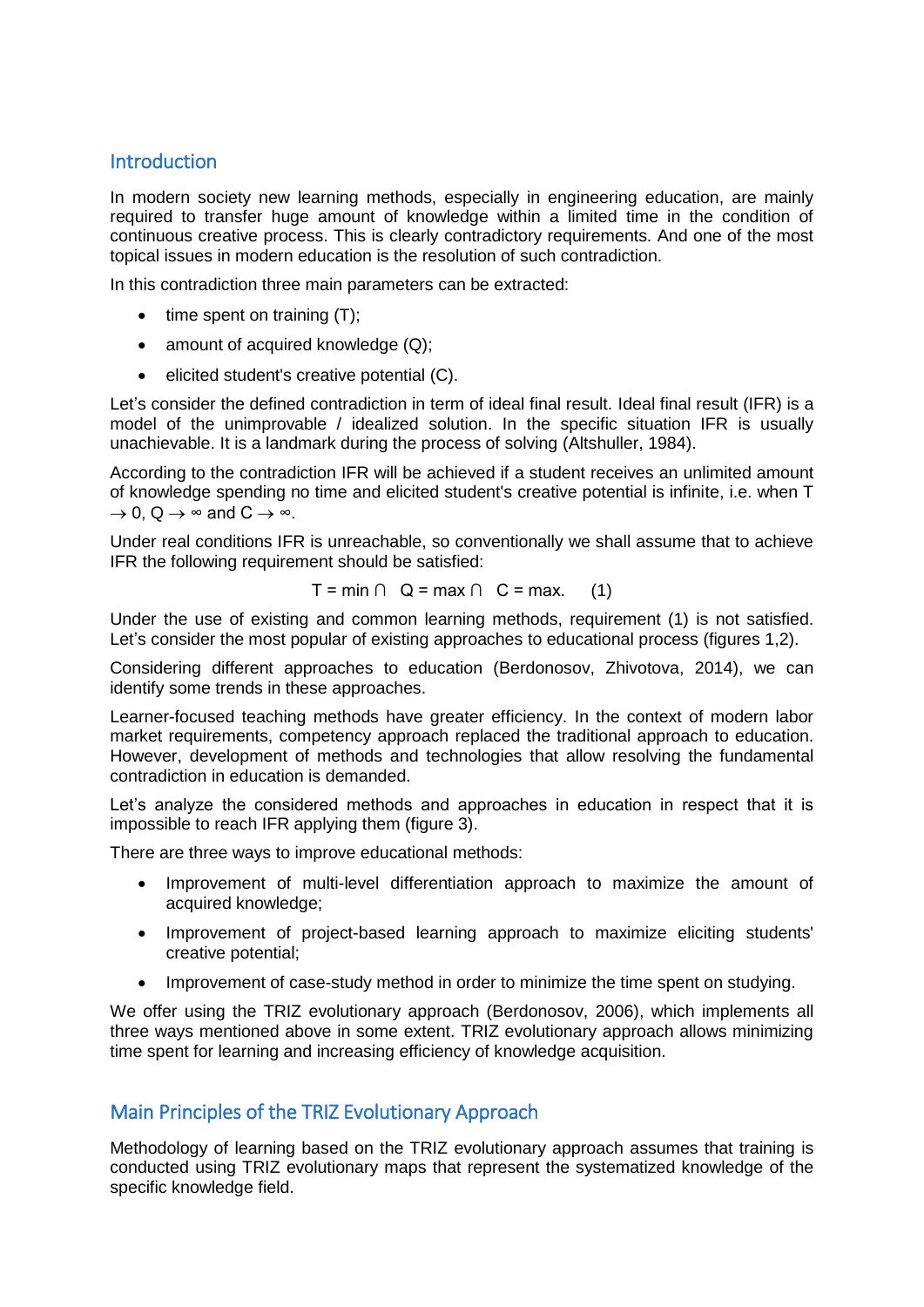

Figure 1: Left - Traditional learning technology (T=const, Q=const, C=min); Right - Concept of multi-level differentiation ( $T = min$ ,  $Q = max$ ,  $C \neq max$ )



Figure 2: Left - Project-based learning approach (T = min,  $Q \neq max$ , C = max); Right - Case-study method (T  $\neq$  min, Q = max, C = max)



Figure 3: Impossibility to reach IFR applying existing learning methods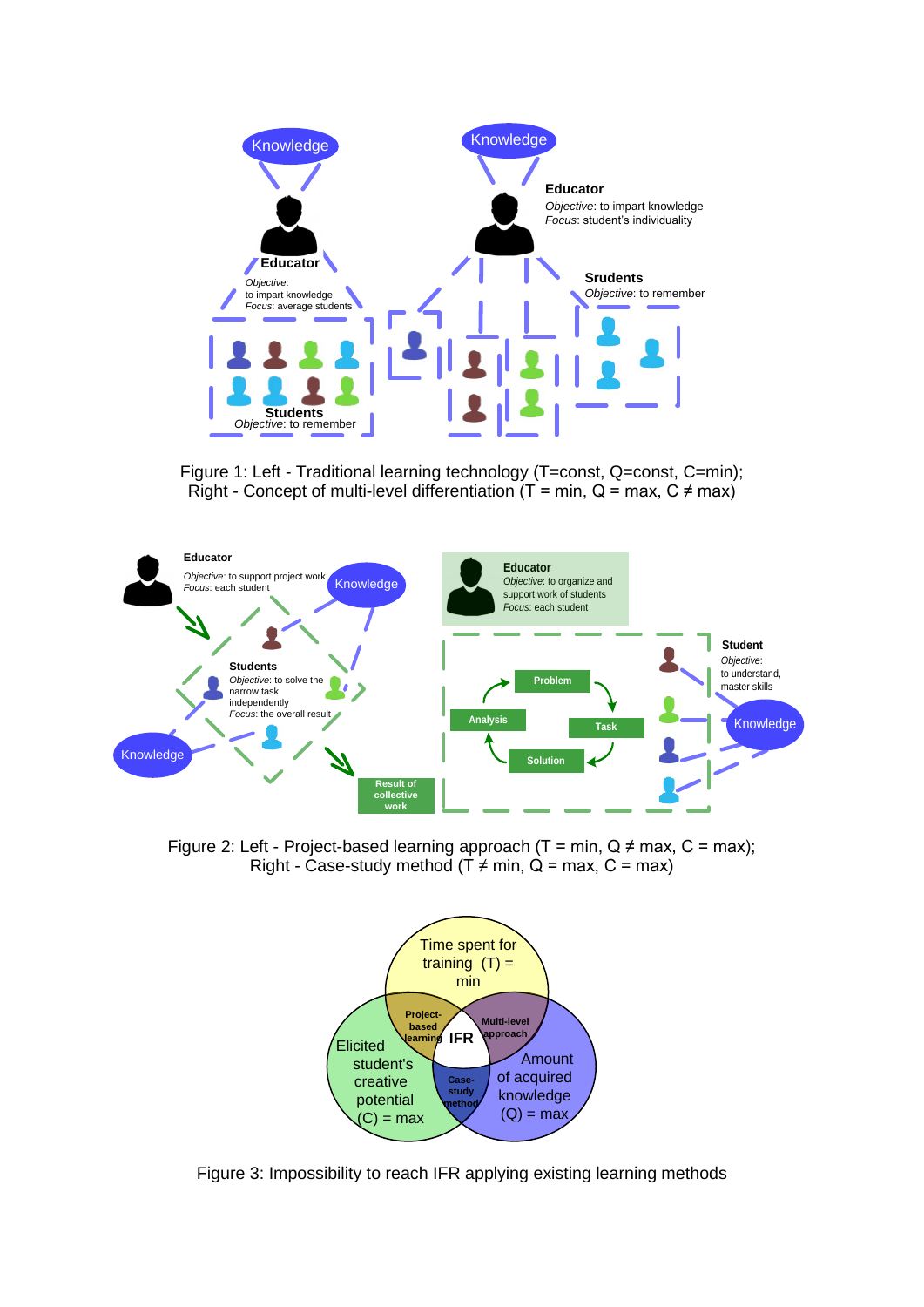The TRIZ evolutionary approach is defined by the following conceptual statements.

Firstly, evolution of a system starts from a base element (a system). Such an element can be a pioneer or the significant development stage (fragment) of a pioneer element. The example of such a base element for a wheel is a tree cut.

Secondly, contradictions between growing requirements of society to a system and limited capacity of this system are considered as moving forces of evolution. For example, an owner of the first wheel had wanted to increase its maneuverability, increasing a wheel diameter, but in this case the wheel would have been heavier.

Thirdly, a system moves to the next evolutionary stage when contradiction(s) are eliminated. Besides, TRIZ tools that help eliminate contradictions can be always identified. In the case of a wheel inventive principles of "segmentation" and "taking out" were used to eliminate contradictions. Wooden wheel was assembled with the following parts: a rim, spokes and a central part. This allowed significantly increasing the wheel diameter while maintaining the wheel weight.

Fourthly, all stages of the base element (system) evolution can be visualized with the help of a TRIZ evolutionary map. Such a map is a tree where the base element is a root and stages (iterations) of evolution are branches. Such a representation allows systematizing knowledge in different fields effectively. Notably, TRIZ evolutionary maps of different knowledge fields are very similar. The map not only represents cause-effect relations of a system development, but allows predicting the next stage of the system evolution.

# Methodology of Using the TRIZ Evolutionary Approach in Educational Process

## Preparatory Phase

During preparation of an educational course based on applying the TRIZ evolutionary approach, it is required to analyze the TRIZ evolution of a chosen knowledge field. Analysis of the TRIZ evolution includes the following steps:

*Step 1* – description of the source object. The source object of TRIZ evolution is a system, which implements the fundamentals of a knowledge field for the first time.

*Step 2* – identification of contradictions in this object. Contradictions are moving forces of the evolution; development in the considered knowledge field is performed by the revealed contradiction elimination. The more detailed contradictions are formulated, the more accurate TRIZ evolution analysis will be.

*Step 3* – identification of the TRIZ tools, which helps to resolve identified contradictions. Analysis of TRIZ tools, which eliminate contradictions at different stages of the knowledge field development, allows identifying main trends of the considered knowledge field development.

*Step 4* – description of the following objects, which resolves some contradictions. This step allows defining direction of further development and objects that eliminate revealed contradictions, if there is contradictions elimination.

Then, *steps 2-4* are repeated for all the most significant object of the knowledge field with a desired degree of detailization.

*Step 5* – construction and analysis of the TRIZ evolutionary map. The TRIZ evolutionary map is a scheme, elements of which are objects of TRIZ evolution; TRIZ tools, which provide a transition to the next stages; connections between objects, shown by arrows. Each arrow is an iteration of the TRIZ evolution. Iteration can be also defined as a transition from an object to the group of objects of TRIZ evolution.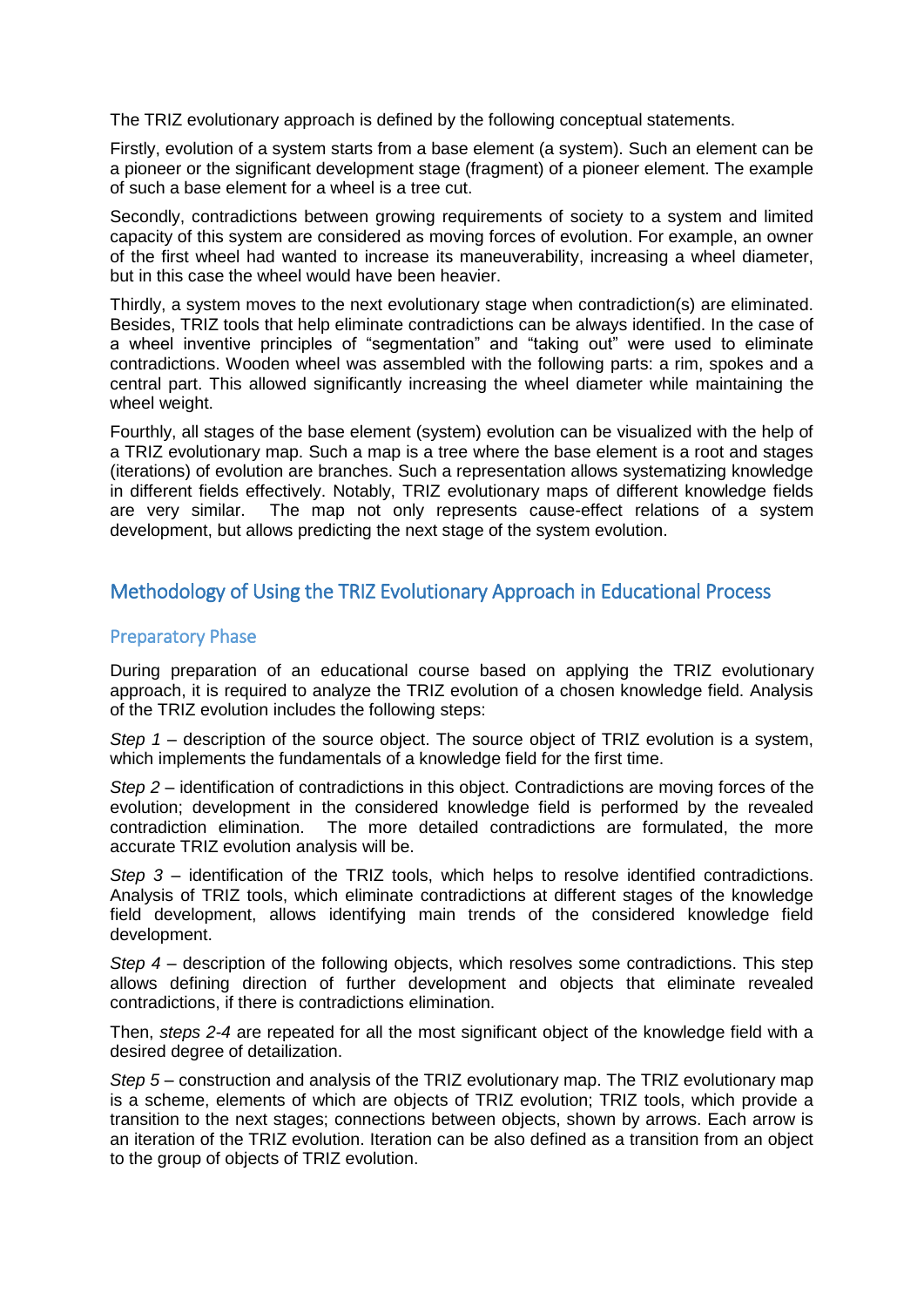## Implementation Phase

Learning methodology based on usage of the TRIZ evolutionary maps includes the following steps (Berdonosov, Zhivotova, 2014):

- 1. Students learn all TRIZ tools. If there are some reasons and they can't learn all tools, they will learn just contradictions resolving tools. It should be noted that TRIZ is a theory, which is purposed to the development of creativity and mental skills, and is widely acknowledged. For example, in Komsomolsk-na-Amure State Technical University there are a number of courses, which offer students to learn different TRIZ tools. Such a course is "Development of creative imagination", which is taught in almost all faculties of the University.
- 2. After that, students start a study of the discipline from the simplest set of knowledge (source objects of TRIZ evolution). They are offered to solve the simplest task.
- 3. Then, complexity of the task is increased and again students are offered to solve it.
- 4. Next they identify contradictions and try to resolve them, using TRIZ tools, i.e. they have to offer a more ideal mechanism of settling the task or, at least, to describe properties that should be included in that mechanism. Thus, students "discover" all following elements of the TRIZ evolutionary map.

It can be said, that the methodology is a cyclic sequence (figure 4). Cycle depth depends on the amount of knowledge to be the studied (number of TRIZ evolutionary map objects).



Figure 4: TRIZ Evolutionary Approach

At each iteration a student performs the following steps:

- 1. Setting and formalization of the task.
- 2. Solving the task using the source objects of TRIZ evolution.
- 3. Analysis of the solution: identifying shortcomings of the solution; formulation of technical contradictions.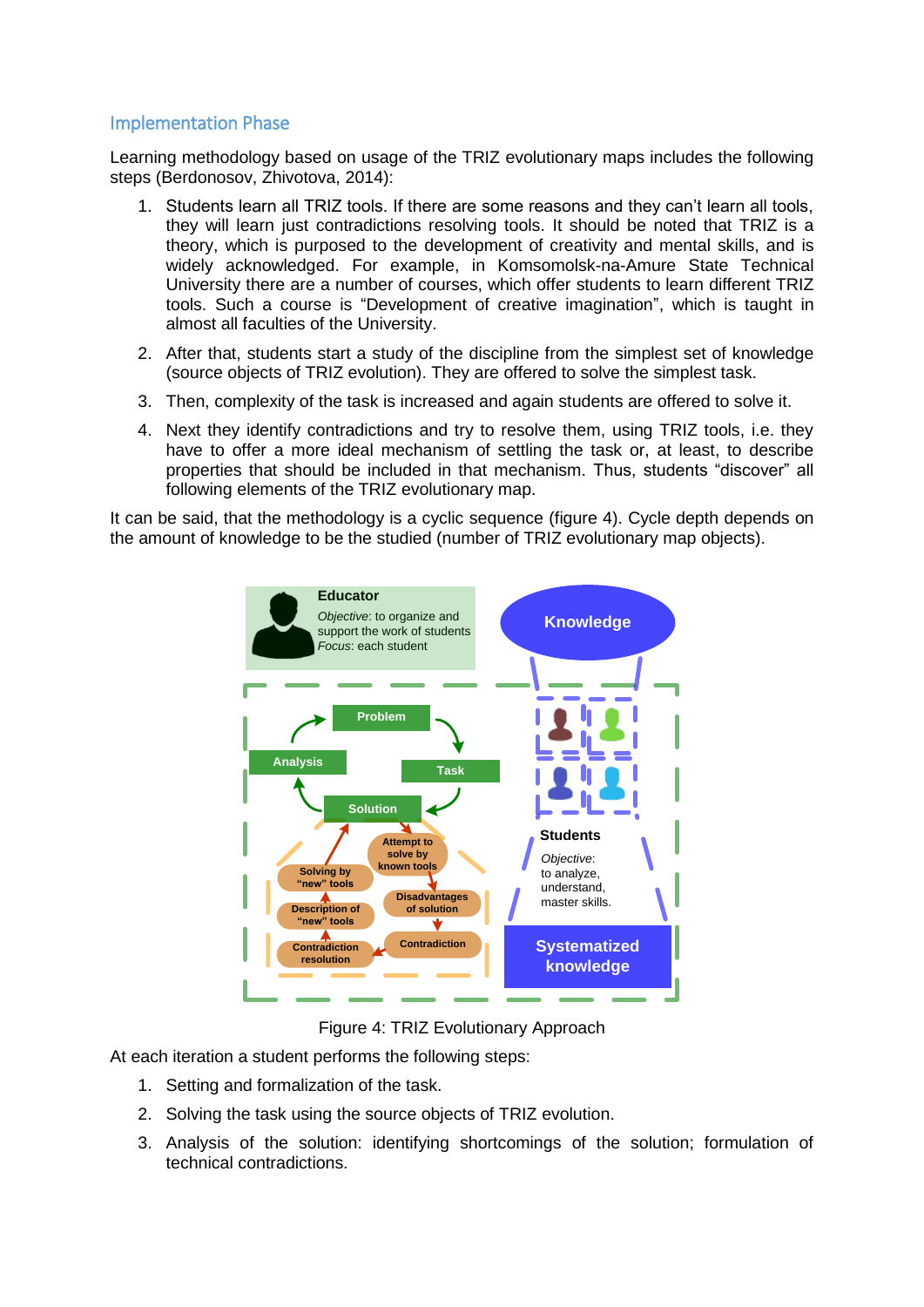- 4. Solving technical contradictions, using TRIZ tools.
- 5. Describing a new mechanism.
- 6. Solving the task using mechanisms, identified in contradictions resolution.

Further, let's consider application of the described methodology on the example of the object-oriented programming (OOP) study.

# Application of the TRIZ Evolutionary Approach to the Process of the Object-Oriented Programming Study

#### Preparatory Phase (Systematization of knowledge in OOP)

Before implementing the approach in educational process, it is required to analyze the TRIZ evolution of a chosen knowledge field, in particular, knowledge in OOP. In general, the object-oriented approach to software development is based on four main mechanisms: abstraction, encapsulation, polymorphism and inheritance (Booch, 1998). Due to the limited volume of the paper, we will consider only one of these mechanisms, it is Inheritance. Inheritance is a mechanism to declare new data types on the basis of existing types in such way that the attributes and methods of the base types become the members of the subtype.

Let's perform analysis basing on the steps described above.

*Step 1* – Source object of the OOP TRIZ evolution is Simula-67 and set of mechanisms implemented in this language. As the Simula-67 (Dahl, 2002) is a "firstborn" of the OOP, set of mechanisms implemented in the language cannot be ideal.

*Step 2* – Due to increasing complexity of object-oriented tasks, software developers met a number of contradictions. For example, at realization of the mechanism of single inheritance, there is a contradiction on Simula-67: with increasing number of parent classes amount of duplicated data unacceptably increases.

*Step 3* – The revealed contradiction can be solved using the inventive principle of "Merging". Duplicated parameters could be stored in one of the classes and other classes could inherit several classes.

*Step 4* – The described solution was firstly implemented in C++ programming language (Stroustrup, 2000). Thus, the first iteration of the TRIZ evolution performed.

*Step 5* – The complete TRIZ evolutionary map of "Inheritance" group of OOP mechanisms is represented in figure 5.

#### Implementation Phase

Further, let's consider an example of the case with a set of tasks to study the first iteration of the described TRIZ evolutionary map.

Students start learning from the source object. In this case it is Simula-67 and the base mechanism – single inheritance. The first stage of the course is a lecture about the OOP concept, its main principles and the first OOP language features. Further, the process of learning shall be performed in accordance with the following algorithm:

#### 1. Setting and formalization of the task

*Setting the task* (the task shall be described by an educator): Some educational institutions are required to develop an application to display information about students and staff of the institution. Students can also be employees of the institution.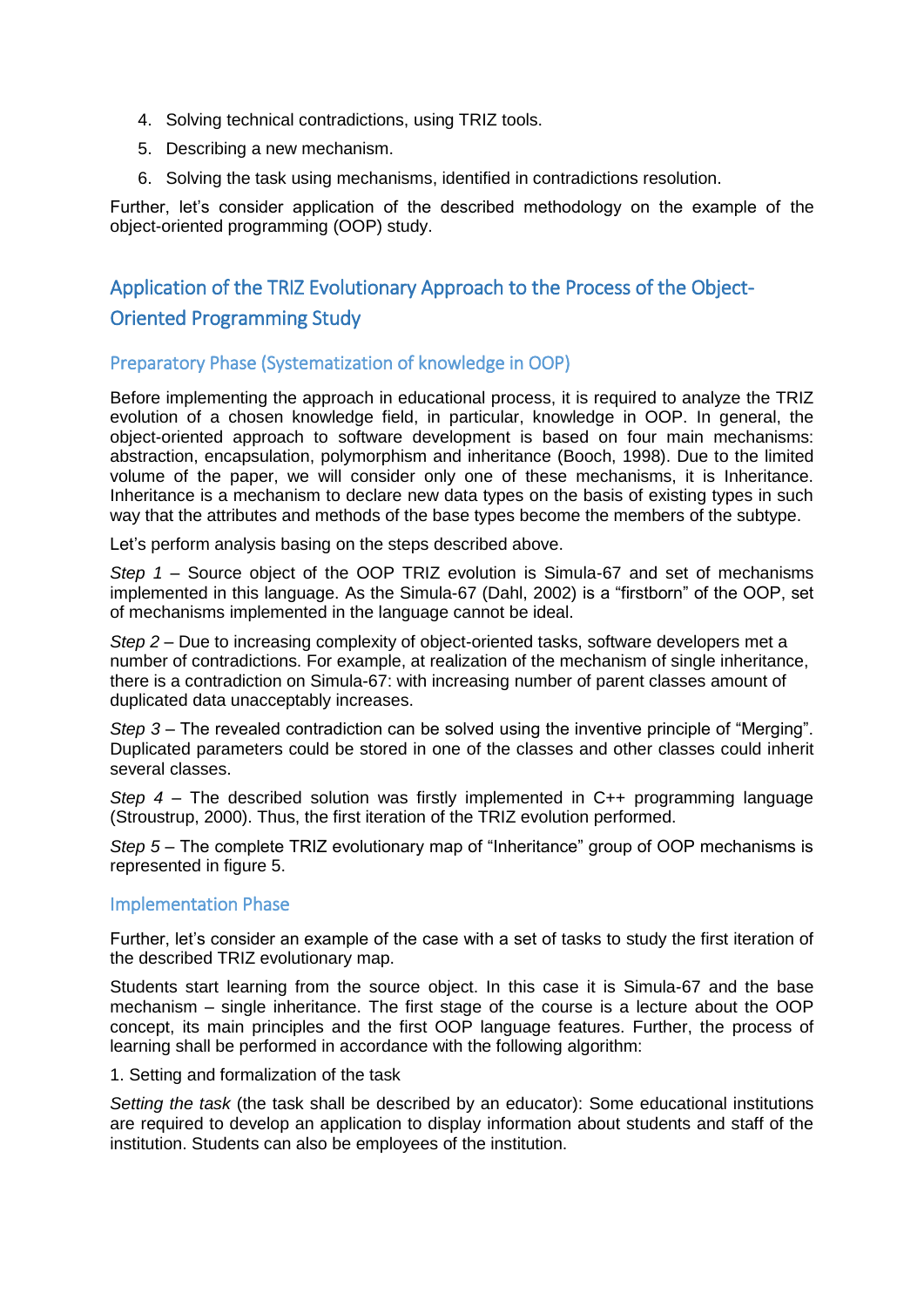*Formalization of the task* (offered for students): Classes "Student" and "Employee" have common parameters: "Name" and "Age", as well as unique parameters: "Student" - "Year of study", "Employee" - "Salary" and "Experience". Additional class "Student Employee" must be also declared. "Year of study", "Salary" and "Experience" are also parameters



Figure 5: TRIZ evolutionary map of "Inheritance" group of OOP mechanisms

2. Solving the task using the source objects of TRIZ evolution

Students shall solve the formalized task, using the information of the first lecture and discussing the main concept of the solution in groups. Reference example of the solution concept: the task can be settled by the first object-oriented programming language - Simula-67. Let's declare three classes: "Person", which will store common parameters; classes "Student", "Employee", which will store the unique parameters. It is necessary to describe an additional class "Student-Employee". This class inherits from "Employee" class and describes an additional property "Year". Further, students are offered to develop a program, which will solve the task.

3. Analysis of the solution (students perform the task in groups in the form of discussion)

Reference example of the discussion results: This solution has some disadvantages. For example, if the student becomes an employee of the institution, it will be necessary to create an object of "Student - Employee" class. It is irrational to initialize an object twice: as an instance of "Student" class and as an instance of "Student - Employee" class because it will lead to creation of two similar object of "Person" class. Similarly, the "Year" property will be also duplicated. In general, this solution leads to redundancy and duplication of data that will undoubtedly influence the operation of program and the amount of memory if the amount of data increases. Thus, there are the following contradictions. Contradiction 1: with increasing number of parent classes amount of duplicated data unacceptably increases. Contradiction 2: with increasing amount of data storage space unacceptably increases.

4. Solving technical contradictions using the TRIZ tools (Students are offered to describe several solutions, using the TRIZ tools)

Reference example: Found contradictions can be resolved using the principle of merging. Duplicated parameters can be combined in one of the classes and the mechanism can be implemented that allows classes to inherit from several parent classes.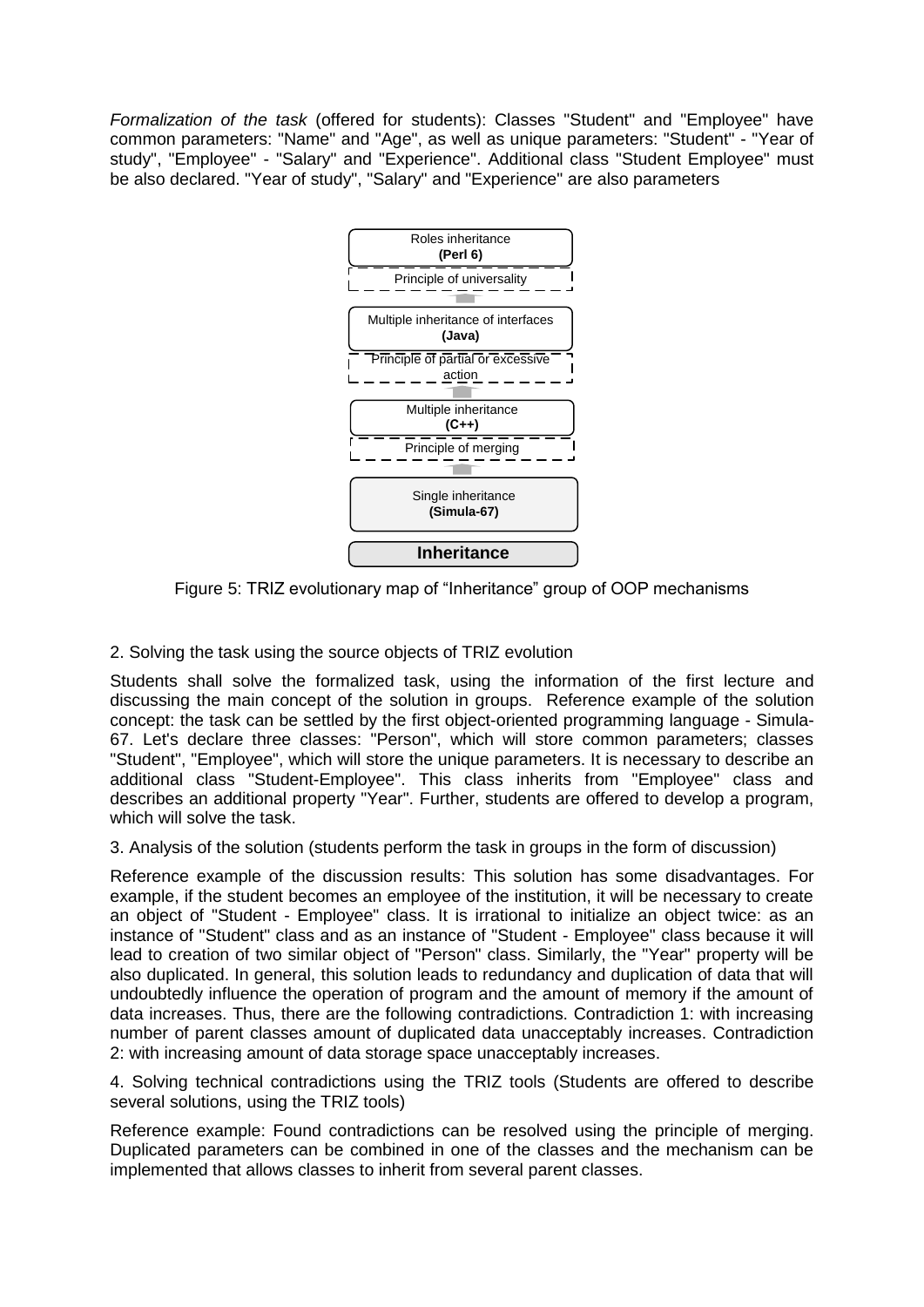5. Solving the task using mechanisms, identified in contradictions resolution (This step supposes that students attend the lecture on applying mechanisms, which they identified in the step 4, in particular – multiple inheritance. After that they are offered to formalize the task considering a new possible solution)

The described solution was represented in C++ programming language, through the implementation of the multiple inheritance mechanism. This inheritance mechanism reduces the duplication of data. For example, by initializing Student-Employee Class, parent class properties are defined once, thus reducing the need for repeating information. Further, students are offered to develop a program, which solves the formalized task, in C++.

Thereby, the first iteration of the TRIZ evolution of "Inheritance" group of OOP mechanisms performed. Similarly, subsequent iterations of the TRIZ evolution shall be performed and students step by step shall "discover" new mechanisms implementing the object-oriented programming main principles.

## **Discussions**

The considered methodology was applied to Komsomolsk-na-Amure State Technical University and showed its efficiency. Students studied object-oriented programming as a specialized course and as an additional course as part of "Development of creative imagination" track. In additional course the TRIZ evolutionary approach was used. At the end of the course the students were asked to take part in the survey in order to estimate their reaction of the training. The average estimation of students training satisfaction during the specialized course is 4.6 points; during the additional course - 4.8 points. In general, more than 50 students in the Komsomolsk-na-Amure State Technical University have learned and apply the TRIZ evolutionary approach.

The TRIZ evolutionary approach allows not only organizing and structuring knowledge by means of the TRIZ evolutionary maps, but also significantly improving efficiency of knowledge accumulation, its representation and studying in the form of systematized blocks. The approach can be used for groups and individuals.

In general, the usage of the TRIZ evolutionary map helps to considerably increase the efficiency of studying not only by the systematization of knowledge in a particular knowledge field, but by formulation of contradictions.

The analysis "from contradiction to contradiction" allows systematizing information about the problem, formalizing it, and describing it carefully. It considerably reduces time for finding the solution.

However, there are some disadvantages of the method. Thus, as any case-study method, the educational methodology based on the TRIZ evolutionary approach requires student competence. Students should be able to work independently. To study effectively, firstly, a student will have to master a certain amount of knowledge in special and general subjects, including knowledge in the TRIZ. Effectiveness of the methodology based on the TRIZ evolutionary approach also requires a deeper research at different levels of estimation, which may include the reaction of students on the training program, the reaction of educators on training program and its results, estimation of learning effectiveness among students.

## **Conclusion**

Despite the above noted disadvantages and research perspectives, the results of the first application show that students' satisfaction is higher than traditional educational methods. Besides, educational process based on cases complies with the necessity of solving real practical tasks, which are inextricably linked to the theoretical material.